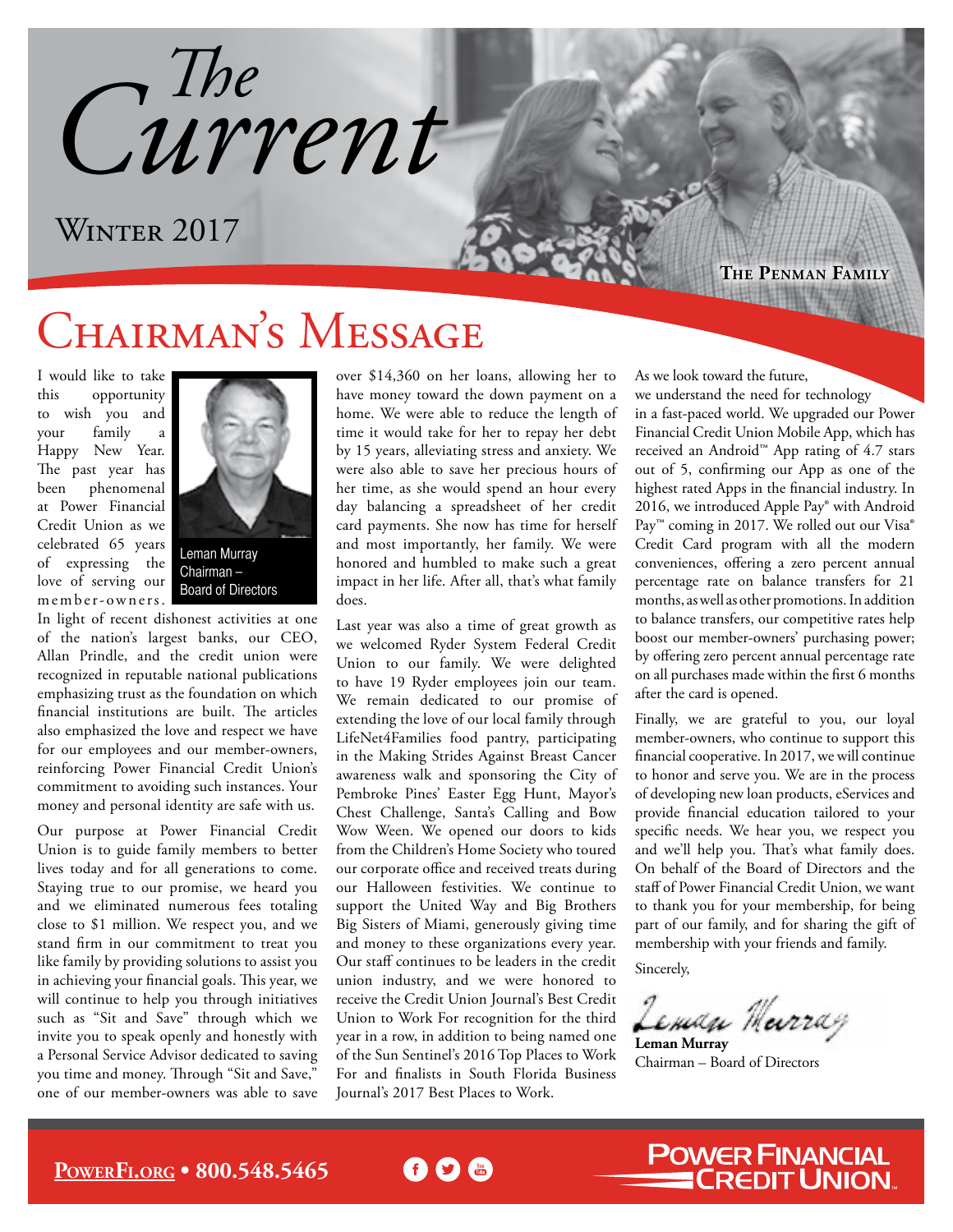## **Join Us at the 2017 Annual Meeting**

What's ahead in 2017? How did the Credit Union perform during the past year? Come to the Annual Meeting to learn more about your Credit Union's activities and its future direction. Your participation is important to the continued success of Power Financial Credit Union.

#### **Date:** March 27, 2017 **Time:** 4:30 p.m. **Place:** Power Financial Credit Union Sheridan Branch (Employee Lounge) 2020 NW 150th Avenue Pembroke Pines, FL 33028

These members are proud to be a part of the Power Financial Credit Union family by serving on the board of directors. See what each director up for re-election brings to the family:

**Tony Cuba** retired in 2012 after 43 years with FPL. Cuba has served as a board member of Power Financial Credit Union for almost 20 years. Cuba serves on the Power Financial Credit Union Board, Audit Committee as Chairperson and the Asset-Liability Committee.

**Stephen Knight** began his voluntary service to credit unions 17 years ago with Pan Am Horizons Federal Credit Union. He served on the Loan Review Committee and the Supervisory Committee while at Pan Am Horizons FCU. He currently serves on the Power Financial Credit Union Board. Knight has been employed as an Aviation Safety Inspector since 2011.

**Bob Oldham** has been serving on the Power Financial Credit Union Board since 1989. Oldham retired from his position with FPL where he worked in external affairs. He currently serves on the Power Financial Credit Union Board, Defined Benefit Pension Plan Committee and the Executive Committee.

**George Skillas** began serving on the Board in 1990. He currently serves on the Power Financial Credit Union Board, the Executive Committee and the Investment Committee.

**Leslie McConachie** began her voluntary service on the board 10 years ago with her election in 2006. McConachie currently serves on the Power Financial Credit Union Board and the Asset-Liability Committee. She has a BSBA from Florida International University.

Nominations for vacancies may also be made by a petition signed by 1% of the membership with a minimum of 500 signatures. Each candidate must submit a statement of qualification and biographical data with his or her petition. A letter of intent is needed to accept the position if elected, and must accompany the petition and biographical information. Nominations must be returned to Power Financial Credit Union within 30 days of receipt of this notification. This will be a non-ballot election and no nominations will be accepted from the floor when there is only one nominee for each position to be filled. Only those positions without a nominee are subject to nominations from the floor at the time of the meeting.

# we'll save you money! If we can't, we'll give you **\$100. SIT DOWN with us...**



**POWER FINANCIAL** 

**CREDIT UNION.** 

**Act now! Speak to a Representative today to set up a consultation.**

All loans are subject to credit approval. Your overall creditworthiness will determine the interest available to you. See credit union for details.

**PowerF[i.org](http://PowerFi.org) • 800.548.5465**

**f D M**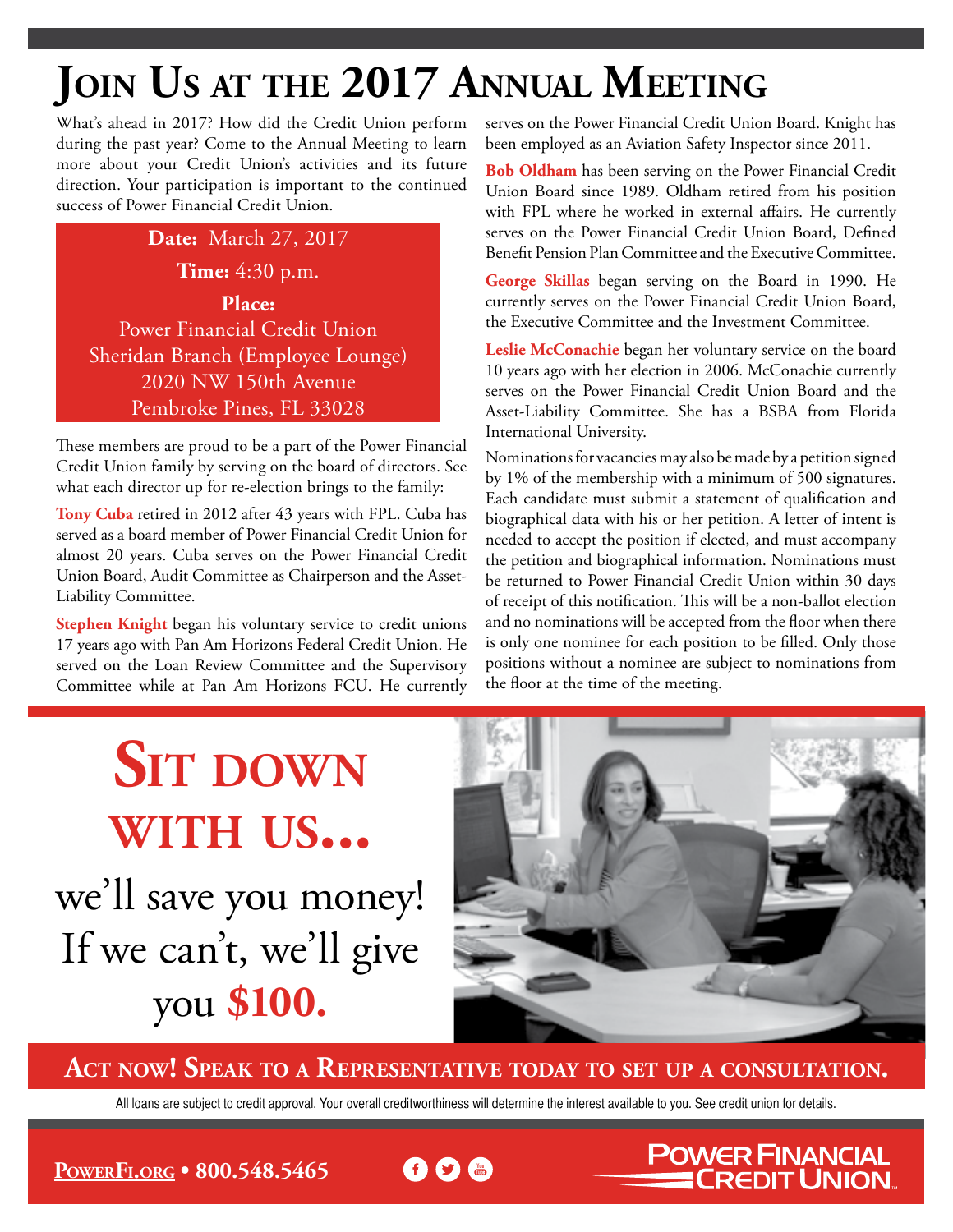# **6 Cures for the Post-Holiday Spending Blues**

According to a recent survey by T. Rowe Price, nearly two-thirds of parents admit they spend more than they can afford during the holiday season. One in every four parents go as far as dipping into their emergency savings or retirement account – even taking out a payday loan. The survey also said 53% of parents try to get everything on their kid's wish list, no matter how much it costs.



60 m

If you are someone who struggles with credit cards and needs to manage debt with fixed terms, consider a balance transfer to one of our low-cost personal loans. Unlike a credit card where you may be tempted to spend more, a personal loan gives you a beginning and an end, so you know exactly what your payments are every month.

Overspending on your credit cards may have gotten you in a jam, but a balance transfer can save you money. Check your statement to see your Annual Percentage Rate. A credit card balance transfer to our lower rate Visa® credit card can be a great way to save money and pay down debt faster.



# *What Members Are Saying*

 $G$  In all of my customer service dealings with other businesses, Power Financial undoubtedly has the best trained, most courteous, helpful and professional employees.<sup>99</sup>

- Carol F. Power Financial Credit Union Member Richard Altema

**POWER FINANCIAL<br>Example CREDIT UNION.** 

#### **PowerF[i.org](http://PowerFi.org) • 800.548.5465**